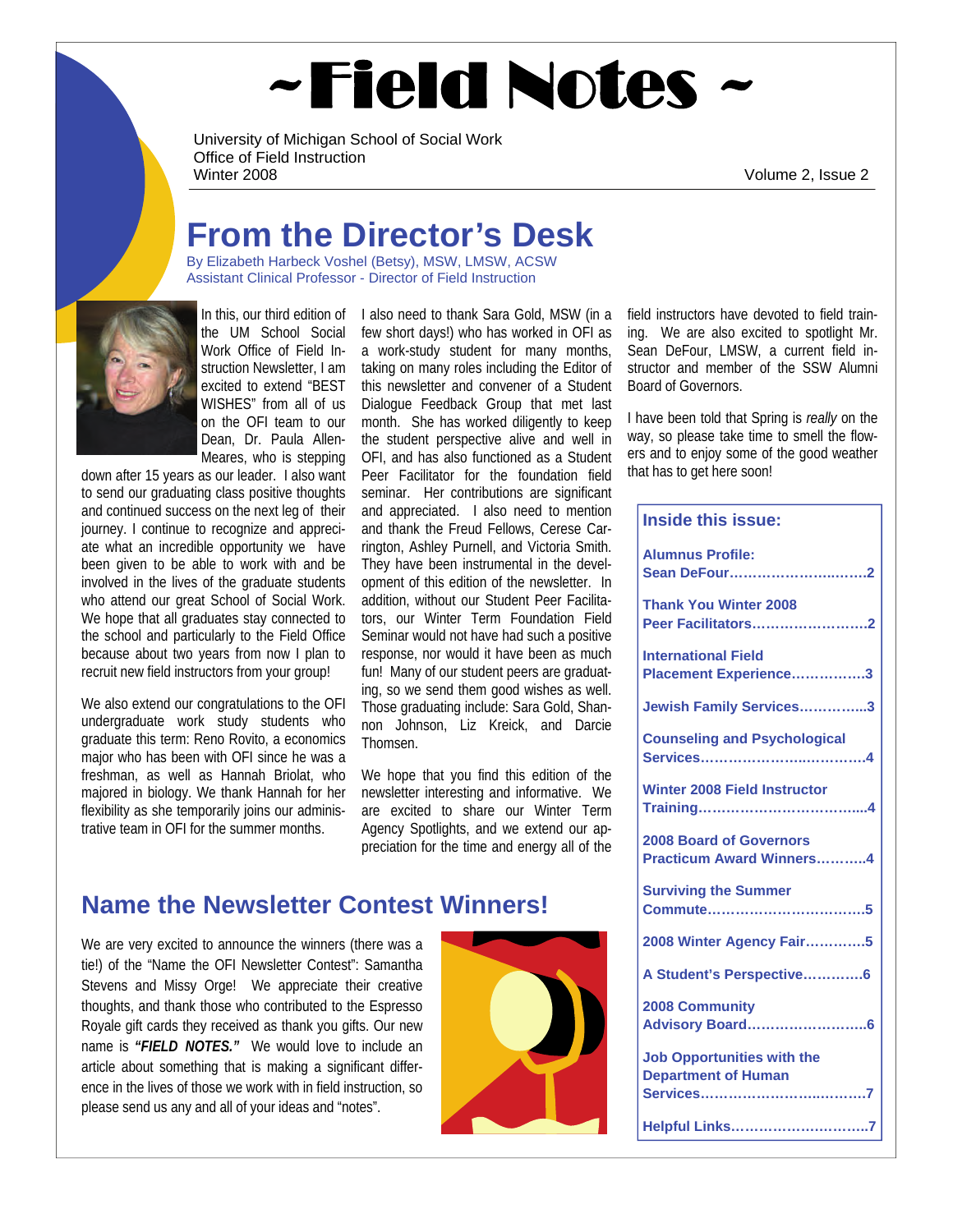#### **Alumnus Profile: Sean DeFour**

**By Cerise Carrington, MSW Candidate** 

Ever wonder where alumni from the School of Social Work are now? Sean DeFour is one alumnus who continues to excel in the field while still contributing and giving back to the school. **"One of the** 

**greatest assets graduates of the SSW have is each other."** 

Mr. DeFour currently serves as the Wayne County Regional Director for Judson Center, a multicounty non-profit human service agency serving southeast Michigan. In his current

position, he serves as chief administrator for approximately 60 full-time staff and nine programs which include foster care, specialized foster care for medically fragile children, adoption, three family preservation programs, outpatient mental health counseling, a 12 bed respite home for children and adults, and a supported employment program for developmentally disabled adults.

Upon graduating from the University of

Michigan with a Bachelors degree in Political Science, Mr. DeFour contributed three years to the field before returning to SSW, where he received a Master of Social Work with a concentration in Community Organization/Children, Youth, and Families. His experience includes work as a case manager for a juvenile justice diversion program, a chemical dependency therapist, and a family and crisis counselor.

When asked about how the SSW has contributed to his professional career, Mr. DeFour shared, "The MSW program gave me the skills, experience, and knowledge to take my practice to the next level. It also gave me the theoretical and practical foundation that made it possible to translate my existing and newly honed skills to a variety of practice settings and contexts." In regards to taking skills learned in the classroom into the field he stated, "Seeing how classroom lessons transfer to the real world and learning how to apply them properly

through trial and error is really where the field experience had its impact on my career."

Aside from his position at Judson Center, Mr. DeFour also serves as the vice president of the Alumni Board of Governors of the School of Social Work, and as Chair of the Professional Development Committee. Mr. DeFour believes, "One of the greatest assets graduates of the SSW have is each other. Whether through donations to the school or the BOG scholarship fund, being a field instructor, presenting at a workshop, or partnering with the faculty to evaluate a program or develop best practice, I believe the alumni play a crucial role in shaping the field, even through small actions such as these."

"Staying a part of the school is a way to stay connected to a place and people who played an important role in shaping who I am" says Mr. DeFour.

#### **Thank You Winter 2008 Peer Facilitators! By Sara Gold, MSW Candidate**

Another successful term of foundation field seminars has come to an end. Our co-facilitated model – where MSW student peer facilitators partner with the OFI staff members – has been receiving positive feedback from the OFI team, the peer facilitators, and the seminar participants themselves. The foundation field seminar has come a long way in the past few months and continues to evolve to meet students' needs.

This term our peer facilitators were: Christopher Joseph, a dual degree student with Public Health concentrating in Interpersonal practice and Health, Emily Farber, a Community Organizing and Aging student and also a Geriatric Fel-

low, Liz Kreick, a Community Organizing and Community and Social Systems Student who will be graduating this term, Darcie Thomsen, a Social Policy and Evaluation and Community and Social Systems Student who is graduating this term, Sara Gold, a Social Policy and Evaluation and Community and Social Systems student who will be graduating this term, and Shannon Johnson a dual degree student with Public Policy and a Community Organizing and Community and Social Systems student who also graduates this term.

A big "thank you" also goes out to the OFI team for being such great "co's" and for letting us be a part of the process.



Pictured from top left: Chris Joseph, Emily Farber, Liz Kreick, Darcie Thomsen. Pictured from Bottom Left: Sara Gold and Shannon Johnson.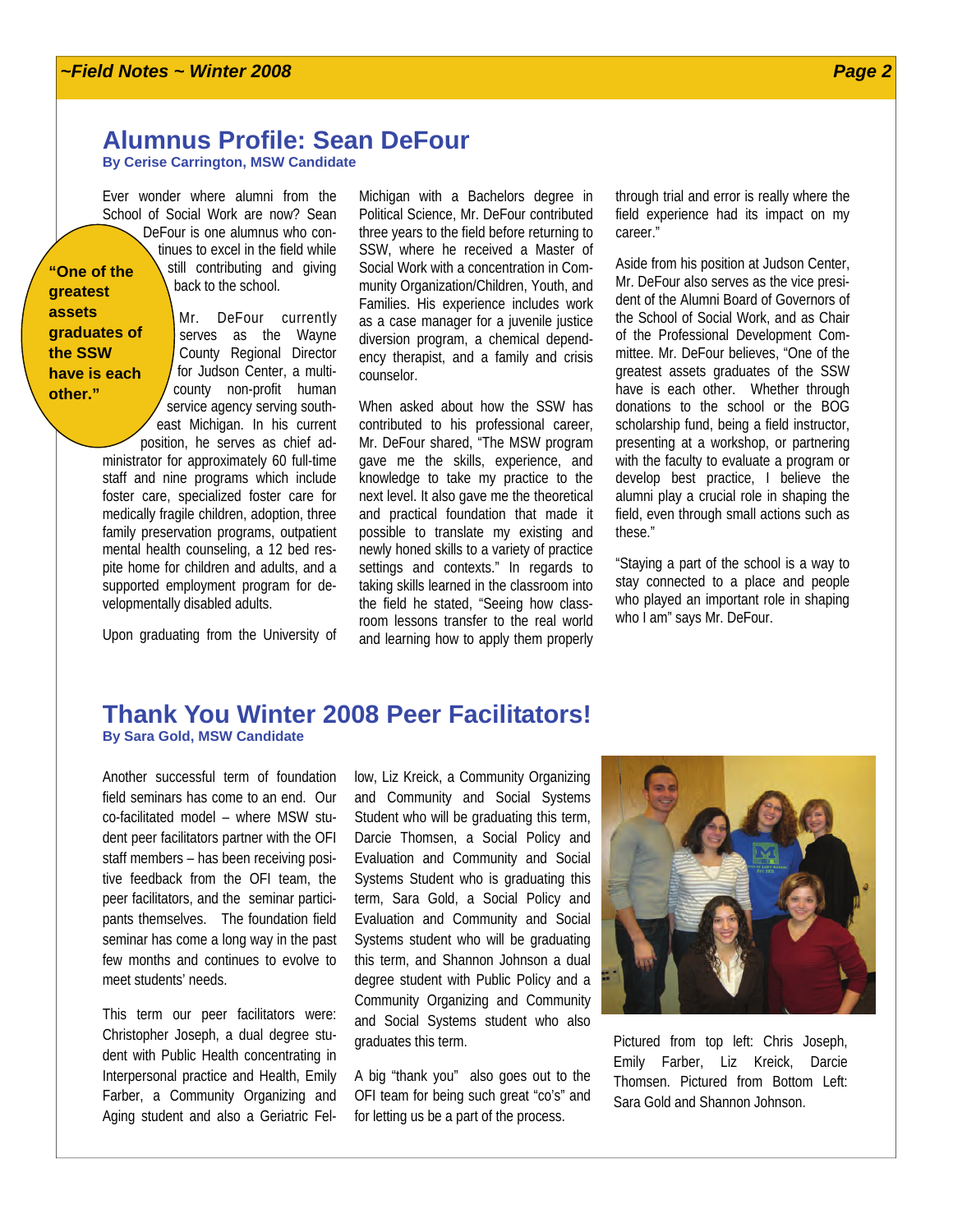#### **International Field Placement: Costa Rica**

**By Victoria Smith, MSW Candidate** 



Students traveling to Costa Rica from Left to Right: Abigail Konyndyk, Jerusha Haasenritter, Carey Wiese, Jenn Sanders, Nellie Kim, and Ann Notier

OFI would like to acknowledge and congratulate our students who will be traveling abroad to participate in a field placement in Costa Rica during the Spring/Summer term 2008. Jerusha Haasenritter, Nellie Kim, Abigail Konyndyk, Ann Notier, Jenn Sanders, and Carey Wiese will soon be on their way to Costa Rica with faculty member Robert Miller.

Each student will have the opportunity to integrate their classroom knowledge and stateside field practicum while enhancing their skills as culturally competent social workers.

The students will be partnering with the Costa Rican Government, Reto Juvenil Internacional, and the United Nations. The students will focus on a community development project in two rural communities in the Guanacaste region, which is just south of Costa Rica's border with Nicaragua. Major emphasis will be placed on sustainable organic farming and pulperia businesses. In addition to responding requests from the community, students will use their evaluation, strategic planning, policy development and advocacy skills.

As an added benefit of this field placement experience, the students will take Spanish lessons in San Pedro, the home of the School of Social Work at the University of Costa Rica. In their free time, students will be able to travel and explore the country. They can enjoy recreational activities such as white water rafting, hiking, exploring the rainforest, and visiting scenic beaches.

Upon their return to the United States in August, the students will debrief with Professor Miller, Dr. Zinn, and the Office of Field Instruction to discuss their field-based experiences in Costa Rica.

Abby Konyndyk shared, "I am super excited about going to Costa Rica. I think it will be an excellent experience and a great way to determine my interest in international social work."

Some of the students have been interested in doing international social work for some time. Jenn Sanders feels that this experience will allow her to have a better perspective on global social work issues and raise awareness as to how the U.S. impacts Costa Rica.

Abby Konyndyk shares some helpful tips for future students interested in having an international field placement. She advises, "Get a checklist of what you have to get done with dates listed, get to know early who will be traveling abroad with you, and remember to advocate for yourself."

If you want to visit different parts of the country, or integrate your classroom and field experience together, try an international field placement! Please contact Ziehyun Huh, Program Coor. for the Office of Global Affairs: ziehyun@umich.edu.

### **Agency Spotlight: Jewish Family Services** By Cerise Carrington, MSW Candidate

Jewish Family Services of Metropolitan Detroit (JFS) has collaborated with the School of Social Work in order to provide field placement opportunities to both clinical and management students. JFS is a nonprofit organization located in West Bloomfield, MI, with another location in Oak Park, MI. Services provided by the agency include counseling, case management, hospice services, mentoring, financial counseling, and adoption services to those in the community.

Students placed at Jewish Family Services have the opportunity to work with a range of populations, including children and adolescents, families, and the elderly. Students work with these individuals by helping to strengthen family life and independence.

Erica Saum, Program Director of School Based Services and Computer Training, notes that JFS looks forward to receiving University of Michigan Social Work students as they are able to provide the agency with new and fresh ideas that they are learning in the classroom.

Clinically focused students working at Jewish Family Services have the opportunity to learn a variety of skills. These students take on a full caseload that involves intake, termination, diagnosis, and interaction with the staff psychiatrist.

Management students working within the agency have the opportunity to enhance their skill set as well. These students learn to assess program needs, fundraise, provide community outreach, and conduct evaluations.

Students placed at Jewish Family Services also have the opportunity to participate in monthly didactics and various other seminars and programming provided by the agency.

Interns are encouraged to use their own interests to develop new programs within the agency. Social Work interns have recently helped to create a teen girls workshop, a children's group, and a women's empowerment group.

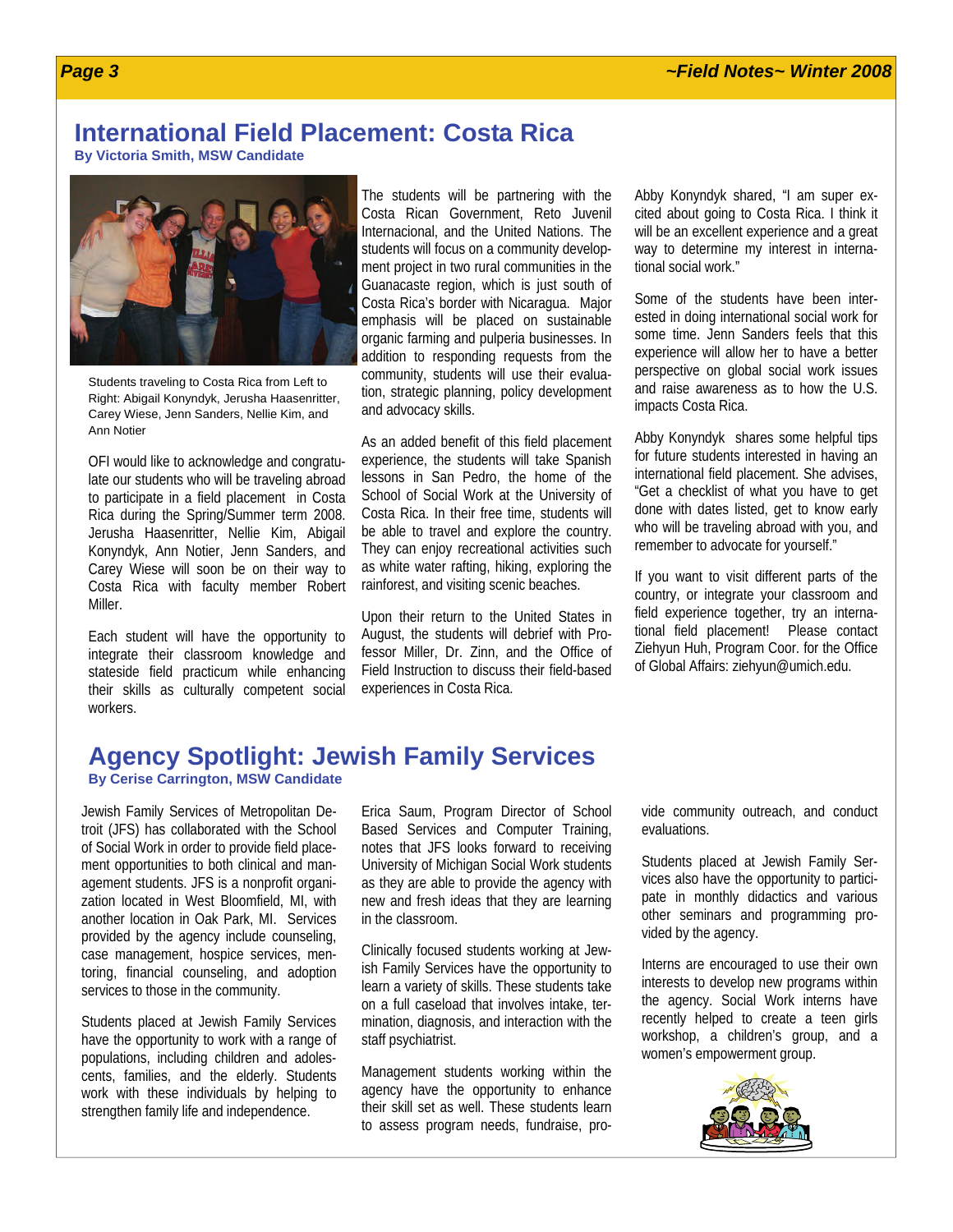#### *~ Field Notes ~ Winter 2008*

#### **Agency Spotlight: Counseling and Psychological Services By Ashley Purnell, MSW Candidate**

"Life without struggle isn't life at all; it's a journey not a destination to arrive at. If we can learn to see life this way then we can enjoy the trip along the way." These are the words of Tom Morson, a clinical social worker of 30 years who serves as a supervisor and the coordinator of the Social Work Internship Program at the Counseling and Psychological Services (CAPS) center in the Michigan Union. The staff and Social Work interns at **"While this placement is very challenging, it serves as a great stepping-stone in the journey"** 

CAPS provide counseling services for University of Michigan students of all ages and socio-cultural backgrounds.

Clients typically come to CAPS once the imperfections of life begin to surface. Issues clients present usually have to do with family, relationships, cultural and social adjustment, self-identity, and a host of other perceived stressors that seem to throw life into a whirlwind of instability.

As a benefit to the blossoming clinical social worker, CAPS serves as beacon of resources with its multidisciplinary and multicultural staff that will assist the developing social worker in exploring their possible niche in the field of mental and social health services. Based on a traditional strength and empowerment perspective, students placed at CAPS are exposed to frequent skill building seminars and workshops, audiovisual counseling session analysis, collaborative team meetings, and

ample supervision.

Not only does this field placement serve as a great resource for resume building, but more importantly, it helps the future clinician expand their knowledge, skills, and experiential base to be better prepared for entering the world of social work.

While this placement is very challenging, it serves as a great stepping-stone in the journey of exploring one's professional identity in the field of social work. If you are interested in applying for this enriching internship, you must be a 2nd year 20-month Interpersonal Practice in Mental Health student for consideration. Contact Oliva A. Kuester, LMSW, in OFI for more information (oakuster@umich.edu.

#### **Winter 2008 Field Instructor Training**



This term, we hosted a successful field instructor training in January with a great group who received CEUs for their time. At the training, first time field instructors learned the "ins and outs" of the U-M 's Social Work field placement requirements as well as what to expect as they welcome MSW student interns in their agencies.

### **2008 Board of Governors Practicum Award Winners** By Elizabeth Harbeck Voshel (Betsy), MSW, LMSW, ACSW

**Assistant clinical Professor - Director of Field Instruction** 

Since we will not have a Spring/Summer edition of this newsletter, we want to take this opportunity to recognize those students who applied and received SSW Board of Governors Practicum Award. They are as follows: Nichole Goetz, Jerusha Haasenritter, Nellie Kim, Abigail Konyndyk, Kathryn McCriskin, Anna Notier, Jennifer Sanders,

MeShon Watkins, William Wiese. They will be sharing their talents as field students around the country and globe in the summer of 2008.

This award was established in 2006 in order to assist the growing number of U-M MSW students interested in pursuing out-of-state and international field placements. This

award will help students finance the expenses associated with their travel, room and board, transportation, and professional attire. Students apply and compete for various award amounts.

This award has been created by the SSW Board of Governor's in consultation with the SSW Development Office.

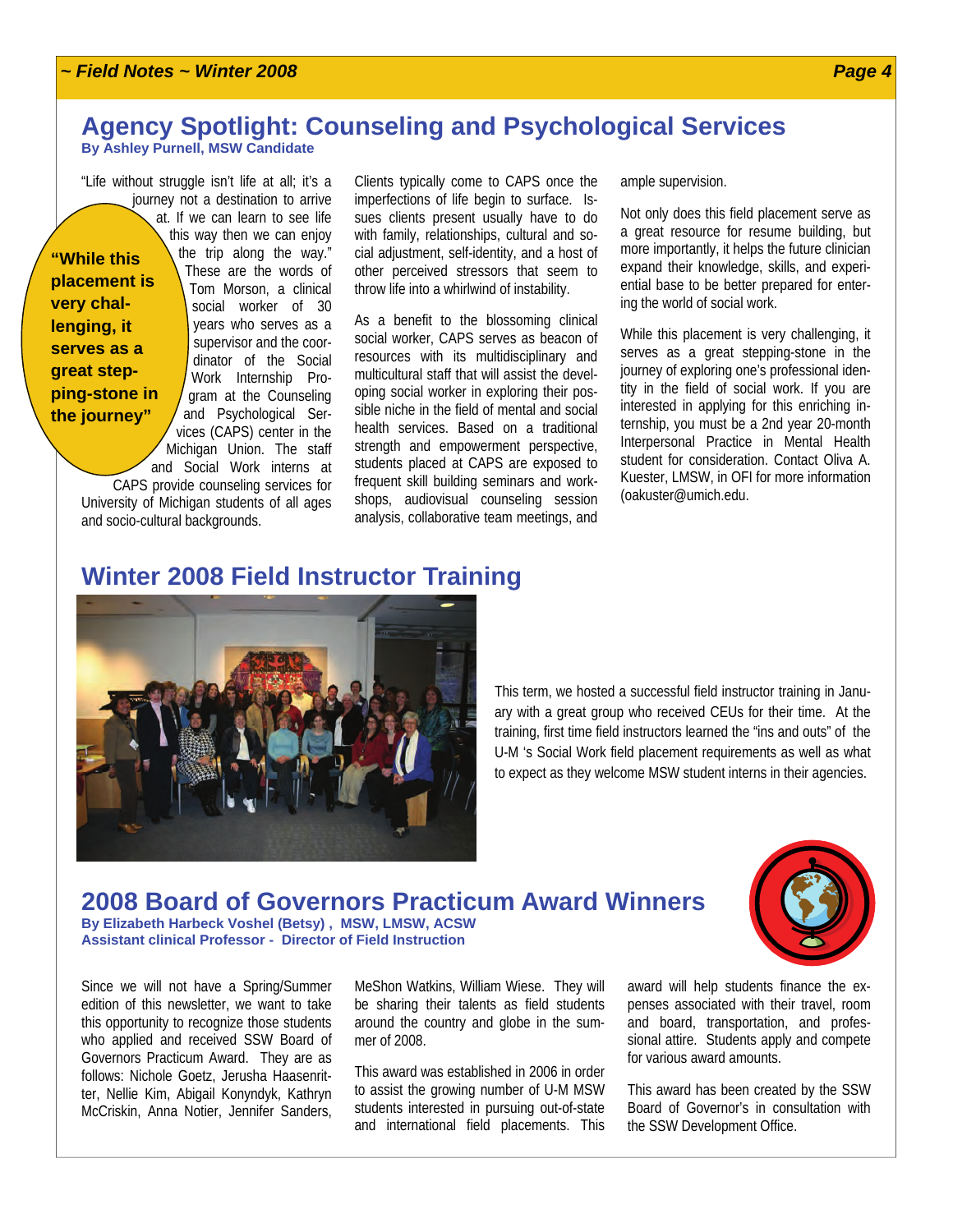#### **Surviving the Summer Commute**

**By Ashley Purnell, MSW Candidate** 



As the price for gas continues to soar, the balance in some of our accounts takes a nosedive to zero. Those social work students who will commute as far as Detroit, Lansing, and beyond, four days a week this summer will feel the financial sting the most. With prices at the pump predicted to break \$4 for one gallon of regular gas, many students will look into ways to conserve their funds, and cut down on gas usage to help save the environment.

While abstinence is always the number one recommendation, it cannot always be practiced; for those of us who are required to commute, carpooling may be a good option to consider. If you are interested in carpooling you can place an "ad" in the weekly School of Social Work Marketplace email. Send your "ad" to ssw.marketplace@umich.edu no later than 3pm on Wednesdays. Marketplace is sent out to the social work community on Thursday afternoons. Linking up with someone at your site, or

others who are placed in close proximity, may be ideal. For those of us that have no other choice than to drive, here are some tips to increase your fuel efficiency.

#### **Park & Walk, Bike, or Bus**

At times you may have stops that are in close proximity. During those times, park between sites, and get your body in motion. You will burn calories and save gas, thus benefiting your health and the environment.

#### **Know Where You Are Going & Combine Trips**

You will save fuel and time with directions and an itinerary of errands. Also, avoid driving during rush hour, as that will use more time and gas.

#### **Drive at a Constant Speed**

Use cruise control for highway commute, and avoid having to break or stop unnecessarily. Also, don't tailgate, and slow down! Acceleration uses more gas, and speeding (5-15 mph over speed limit) over short highway trips yields no benefit, and brings about aggravation as you catch up to slower traffic.

#### **Maintain Your Car**

Change Oil every 3 months or 3,000 miles Check and Replace Air Filters Give Your Engine a Tune-Up

#### **2008 Winter Agency Fair**

The OFI Agency Fair was held as a part of the annual SSW Spring Open House where over 100 potential students participated. The March 2008 Spring Agency Fair was a great success! This was in large part due to the social work interns who graciously offered to attend the fair on behalf of their field placements and who eagerly shared their knowledge and wisdom with potential and incoming students.

(Left) Elizabeth Mendez, MSW Candidate and intern at the Ginsberg Center, speaks to incoming students about her field placement experience.

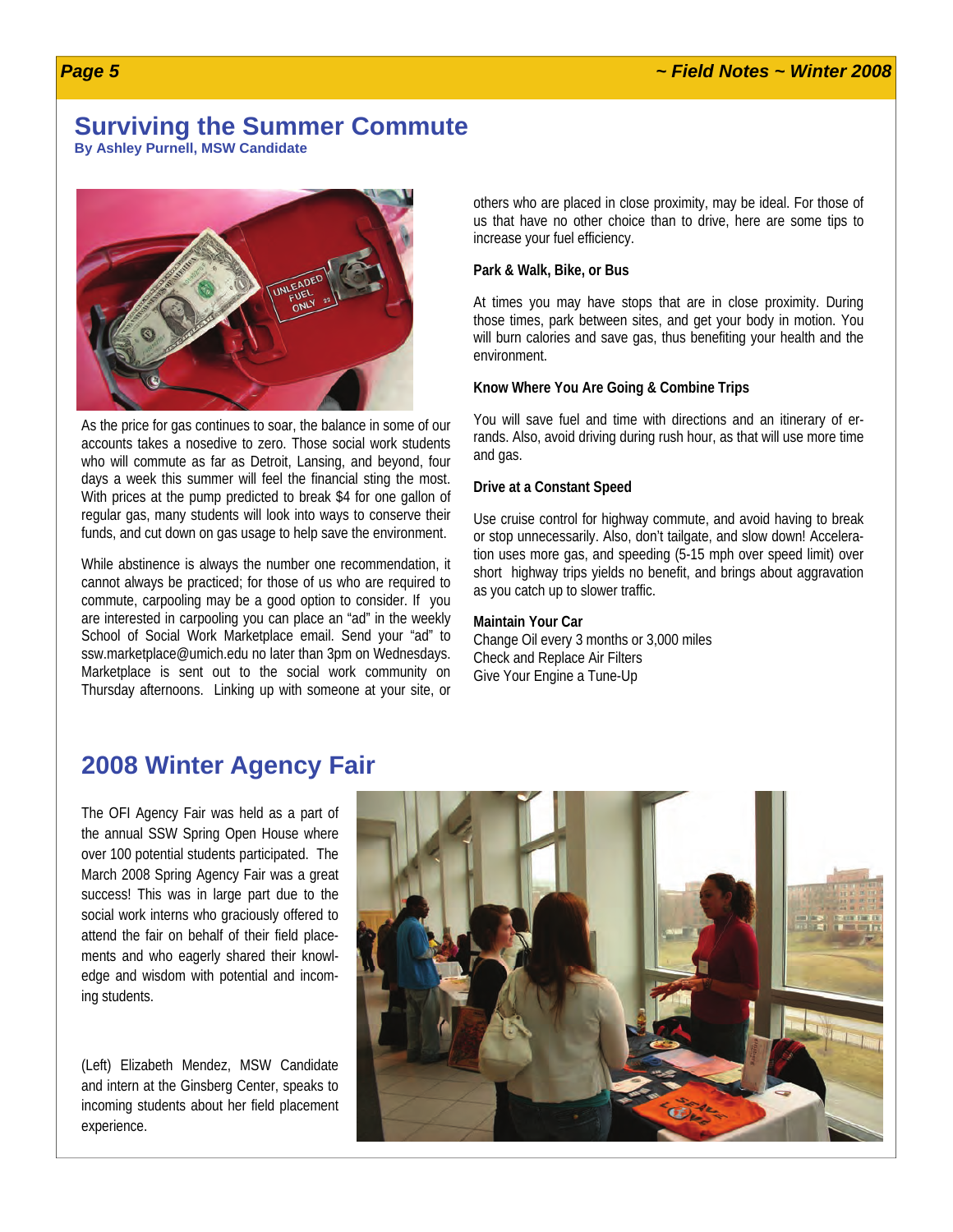#### **A Student's Perspective: Internship and Supervision at the Department of Veterans Affairs Medical Center– Ann Arbor, MI By Angela Johnston, MSW**

My MSW internship placement was the Veterans' Affairs Hospital in Ann Arbor, MI, in the Hospital-based Intensive Outpatient Treatment (HIOT) program. The HIOT program is positioned within the outpatient psychiatry department. HIOT is a dual diagnosis intensive outpatient treatment program that serves U.S.

**"This field placement fosters safe learning and encourages intellectual curiosity"** 

military veterans with co-occurring mental illnesses and substance abuse disorders. The program's goals include avoiding inpatient hospitalization, increasing stabilization of psychiatric symptoms, and helping veterans live more functional and satisfying lives.

The HIOT program is an excellent field placement, and is enriching in a variety of ways. The broad range and availability of opportunities makes it appealing to many students. The environment can be intense and unpredictable, but safety is continually evaluated. This field placement fosters safe learning and encourages intellectual curiosity, while also providing opportunities for the development of sound clinical skills. It is a place where students are encouraged to integrate and apply classroom learning to clinical practice. The atmosphere of this placement also strikes an appropriate work-life balance by placing an emphasis on self-care. The clinicians here understand that attention to self-care enables clinicians and staff to facilitate meaningful change in patients' lives.

Students placed with HIOT are given the opportunity to develop many skills, including intake assessments for HIOT, psychosocial and learning assessments, case management duties, treatment planning, discharge planning, individual therapy, co-facilitation in group treatment, and engaging and interacting with a multidisciplinary staff as well as with other departments in the hospital.

In addition, the VA Medical Center setting allows for numerous opportunities to interact with multidisciplinary teams in outpatient and inpatient psychiatry, which is comprised of the Mental Health, Substance Abuse, and Post-traumatic Stress Disorder Clinics.

There is also an opportunity to gain experience in a broad range of treatment modes, utilizing a variety of evidence-based clinical interventions. For instance, I was able to cofacilitate groups focusing on anxiety disorders by utilizing a Cognitive Behavioral Therapy approach with Joe Glass, LLMSW. Students are fortunate to have other social work staff in the Mental Health Clinic willing to teach them and add to their training and experience. This kind of hands-on skill development, such as co-facilitating with an experienced clinician, has offered me a unique and intensive training experience, one that has given me an advantage in preparing for my future work, and adding to my marketability as a candidate for job placement.

My supervisor, Deborah Amaya, LMSW, consistently offers clinical guidance, and

provides a model of professionalism and sound clinical skill representation for her students. As a supervisor, Deborah's modeling of her various clinical, administrative, and supervisory roles offers a solid foundational understanding for how to operate as a social worker functioning in many capacities.

Deborah supervises a group of MSW students at the VA, and manages to foster a unique cohesiveness among the group. She does this in part by implementing weekly group supervision meetings where we gather to process the demanding areas of our work lives. This has proven essential for us to achieve what we all spend so much time advocating for on behalf of our patients: self care, a support network, and problem-solving skills. Deborah's supervisory style is one that is truly empowering and supportive. She is available, accessible, direct, and clear in her expectations. She expects that students will make mistakes, but pushes us to use our mistakes as problem solving lessons. She balances her spirit of kindness and humor with structure, honest feedback, and good training. She has been an excellent supervisor, one who has taught me more than I can articulate here; she is a teacher and a mentor in the truest sense.

#### **2008 Community Advisory Board**

The Office of Field Instruction would like to thank the members of the Community Advisory Board for their continued involvement with the School of Social Work.

This year's members include Faye Askew-King from SOS Community Crisis Center; Carol Burnell-Jackson from POWER; John Carey from St. Joseph Mercy Hospital; Carly Corpolongo from SafeHouse Center; Kimberli

Cumming from Women's Center of America; Deborah Amaya from the Department of Veterans Affairs Medical Center; Katie Doyle from Ozone House; Doug Plant from United Way for Southeastern MI; Kathleen Russell from Seagway Products; Laurie Ryan from Community Investment Partners; Rob Ryan from Oakwood Heritage Hospital; Beth Spencer from U-M Medical Center Senior Resource Center, Silver Club; Jim Toy from U-M Office of Institu-

tional Equity, U-M Psychological Clinic; Geneva Williams from City Connect Detroit; Tim Wintermute from the Luella Hannan Memorial Foundation; and John Yablonky from Christ Child House.

Thank you for your hard work and dedication!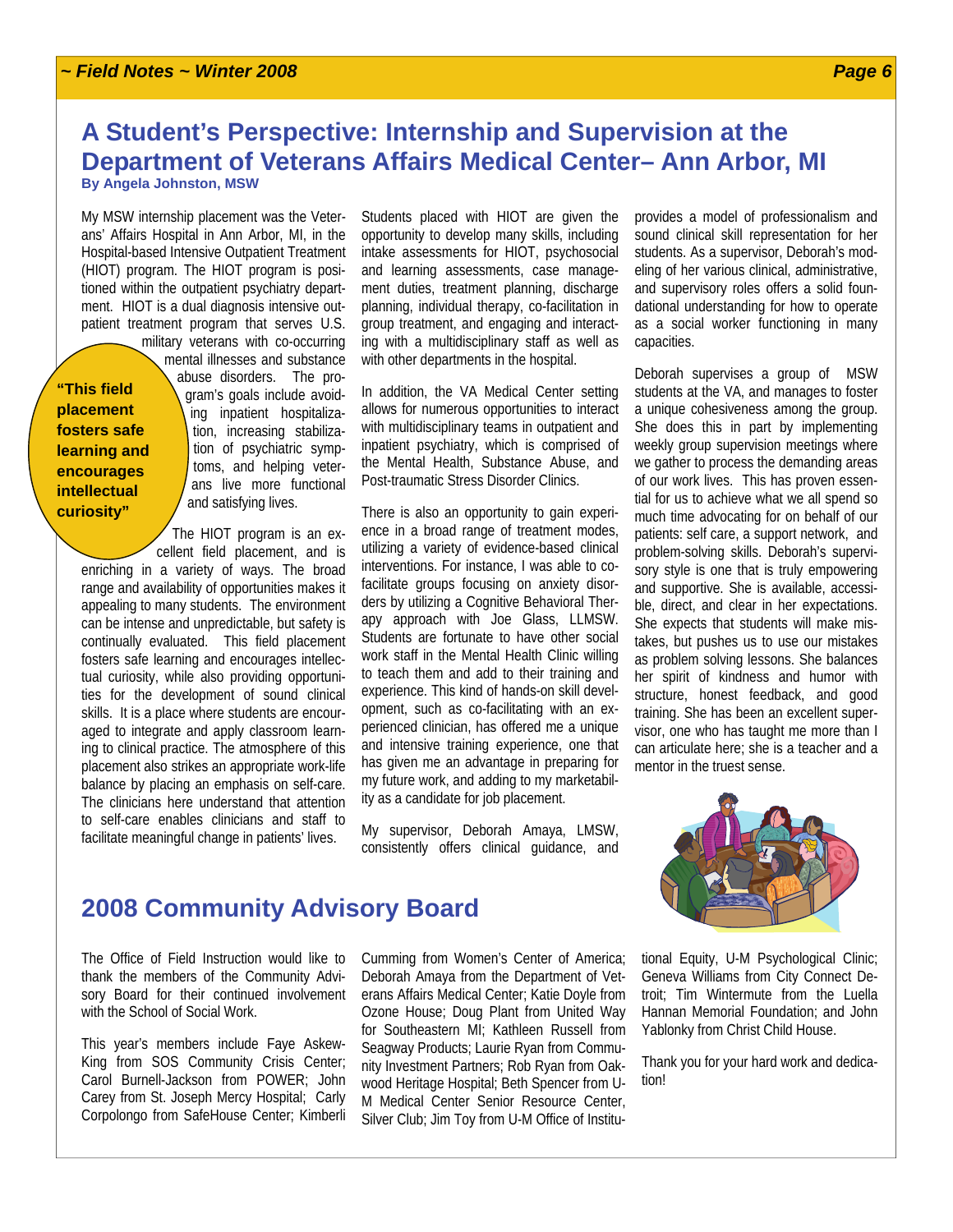#### **Job Opportunities with the Department of Human Services**

Interested in Child Welfare positions in the State of Michigan?

Michigan's Department of Human Services (DHS) provides for public child welfare services that include children's protective services, foster care, juvenile justice, and adoption.

Do you have a Bachelor's or Master's degree in a field related to human services? The State of Michigan is looking for full-time employees in various counties throughout the state.

Apply now!

Child Protection specialists are responsible for investigating reports of suspected child abuse and neglect by a parent, legal guardian, or any other person responsible for the

child's health, and for assuring that children are protected from further physical or emotional harm. They also ensure that families are helped, when possible, to provide care for their children.

Foster Care specialists provide placement and supervision of children who are the responsibility of DHS, and are under the jurisdiction of the Family Court, or children whose parents have voluntarily released their parental rights. The goal of Foster Care is to give the child a home and a family to care for him/ her until he/she is either returned to his/her birth parents or adopted.

To Apply:

Go to **[www.michigan.gov/mdcs](http://www.michigan.gov/mdcs)**

Click on **Employment Information**

Click on **State Job Postings**

Click on **View Entire List**

Click on **Sort by Job Title**

Click on **Services Specialist 9-11B**

Scroll down to **How to Apply**

Print out the forms, include necessary documents (i.e. resume and transcripts), send to:

> DHS 235 S. Grand Ave., Suite 708 Lansing, MI 48909

#### **Questions? Call 517-373-8873**



### **Helpful Links**

- University of Michigan School of Social Work [www.ssw.umich.edu](http://www.ssw.umich.edu)
- University of Michigan School of Social Work Office of Field Instruction [www.ssw.umich.edu/ofi](http://www.ssw.umich.edu/ofi)
- National Association of Social Workers (NASW) [www.socialworkers.org](http://www.socialworkers.org/)
- Information about Social Work Licensing in Michigan [Michigan Department of Community Health](http://www.michigan.gov/mdch/0,1607,7-132-27417_27529_27554---,00.html)

Congratulations, Winter 2008 Graduates! The Office of Field Instruction wishes you great success as you begin your Social Work career!